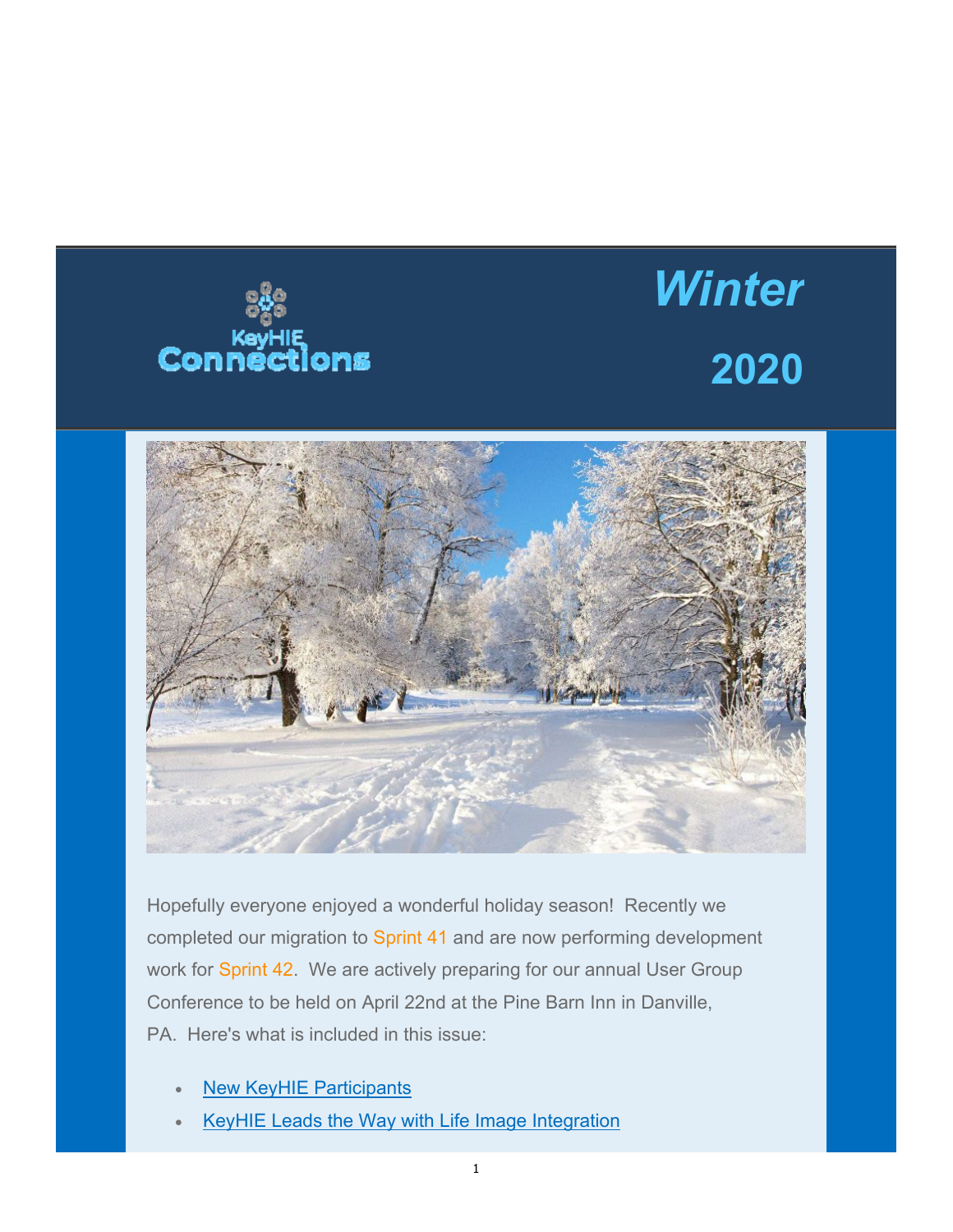- **DHS Announces DOC Onboarding to P3N**
- Mammosphere Offers Mammogram Portability
- **KeyHIE Featured in NextGate Case Study**
- 2020 KeyHIE User Group Meeting

Greater Vision Eye Associates, LLC

# **KeyHIE Updates**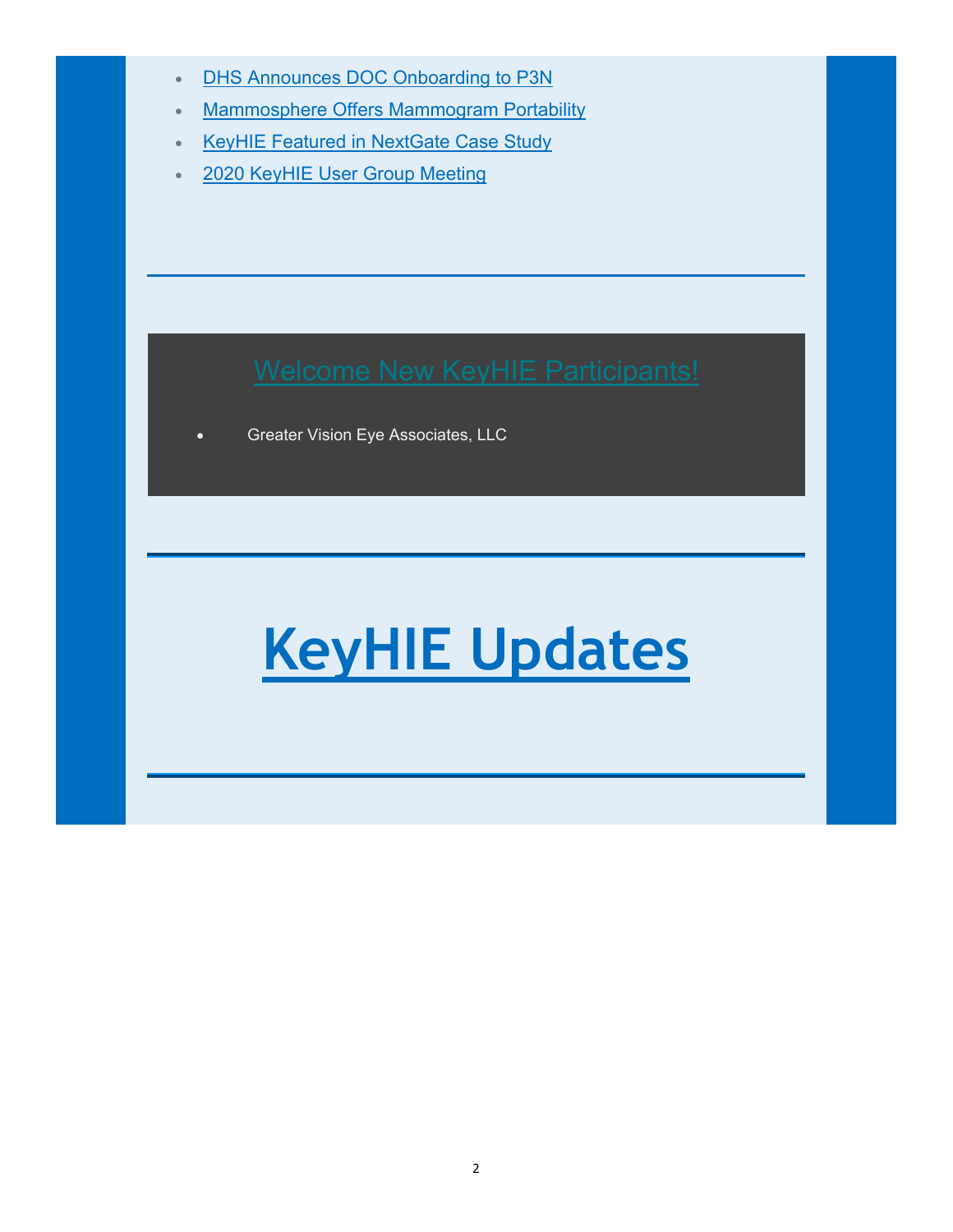

## **Provider Portal KeyHIE and Life Image Implement the First FHIR-based Imaging App in the US to Share Diagnostic Content in a**

 KeyHIE is leading the way in health information exchange by being the first in the United States to offer FHIR-based access to to patient imaging via our KeyHIE Portal.

 KeyHIE Participants are able to access diagnostic content through the Life Image Viewer app from within the KeyHIE Portal without requiring a separate login. Be sure to check out the article here!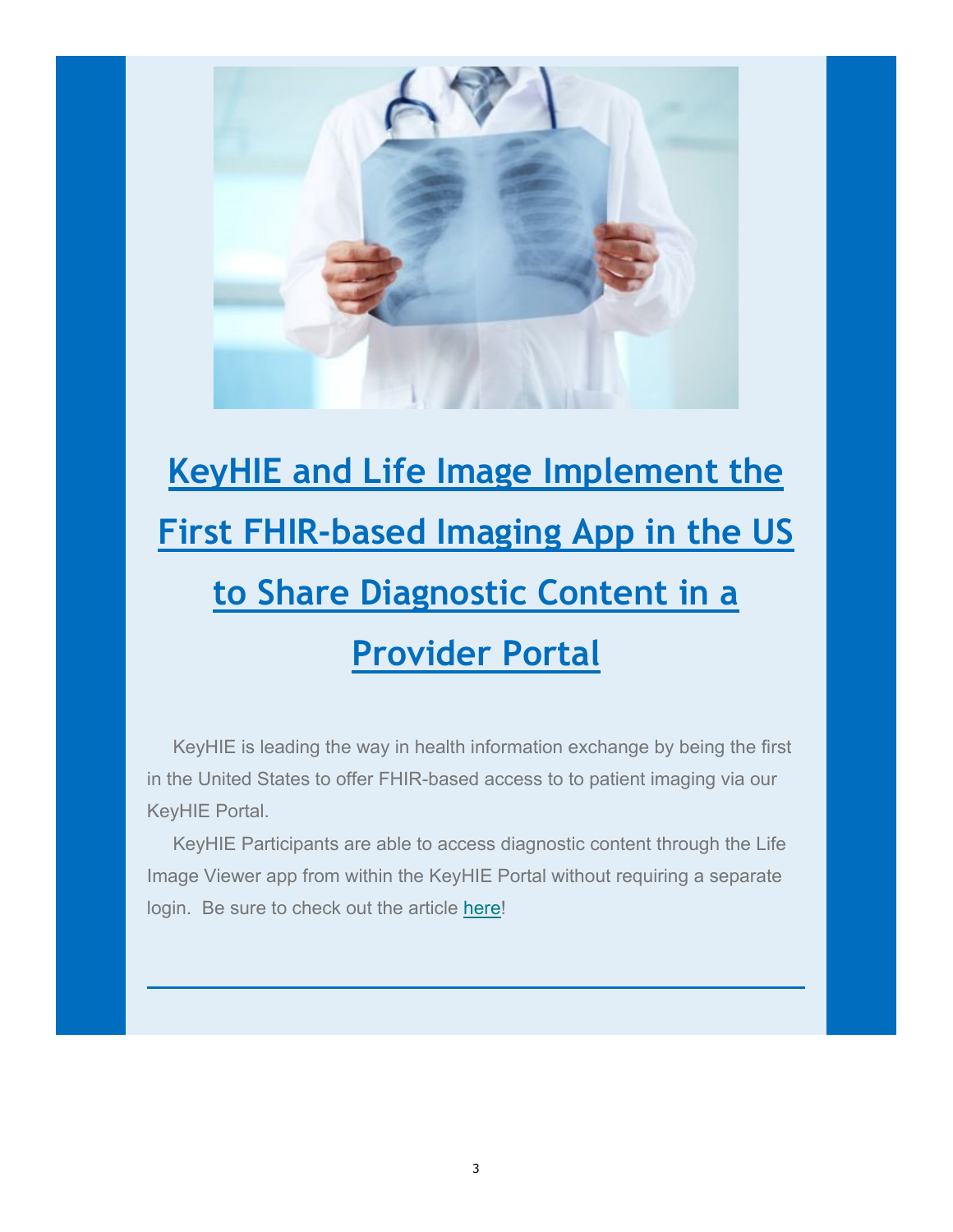### **Successfully Onboarded to P3N PA Department of Corrections**



 As of November 8, 2019 all Pennsylvania Department of Corrections (DOC) state-run correctional facilities are now connected to the the Pennsylvania Patient & Provider Network (P3N), administered by the Pennsylvania Department of Human Services (DHS). This connection allows electronic sharing of health information with all five Pennsylvania Health Information Exchanges, including KeyHIE. Exchange of inmate PHI allows providers to treat patients quickly and eliminate duplicative testing, ensuring effective care both during incarceration and following re-entry into the community. For more information, the entire press release can be found here.

**Mammosphere by Life Image Offers Women Easier Access to Prior Mammograms**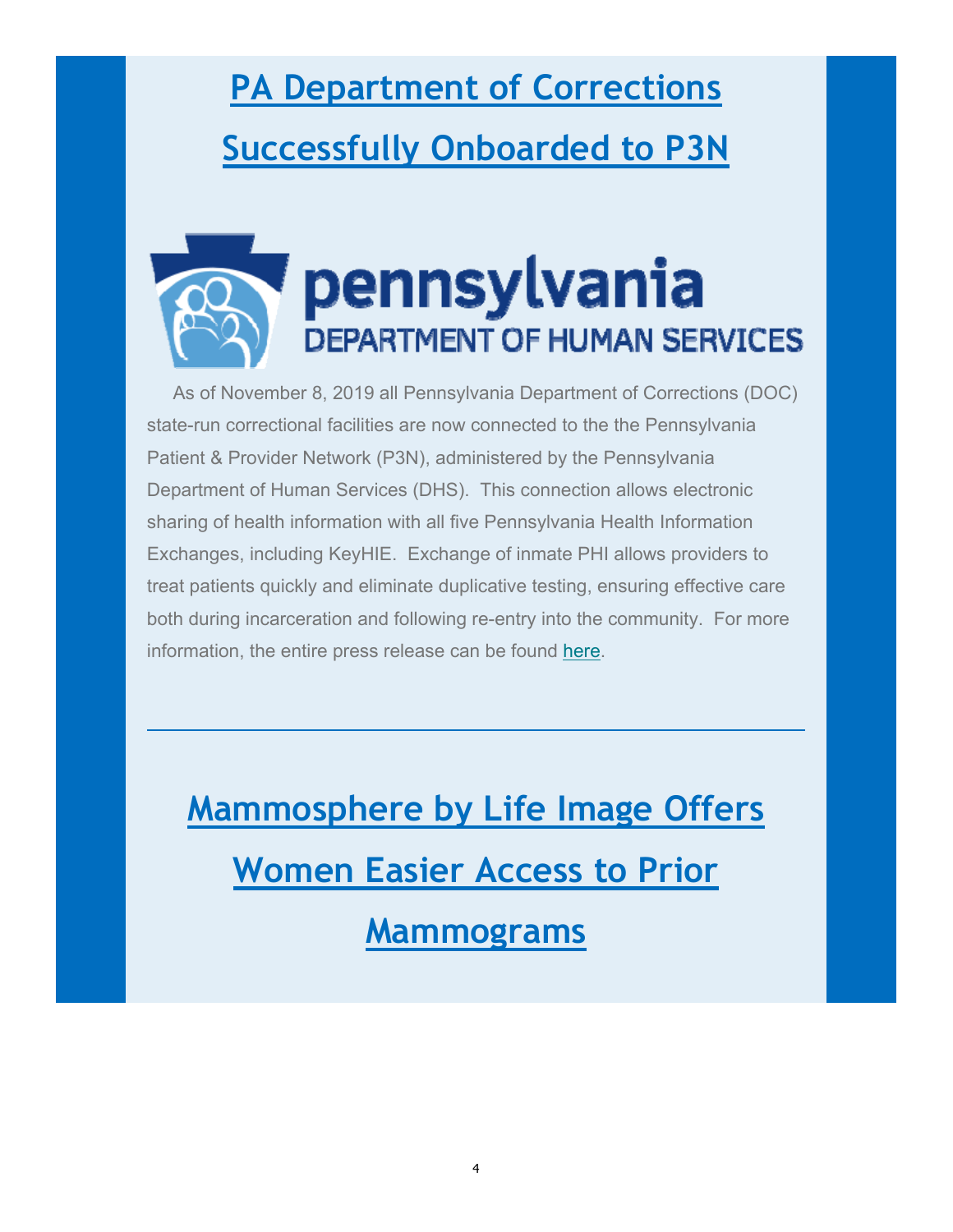

 A recent article from Axis Imaging highlights a grant-supported initiative from KeyHIE to bring mammogram portability to Geisinger patients. The Mammosphere app software from Life Image allows women to easily share their prior mammograms with their treating provider without a lengthy and arduous transfer process. Geisinger launched an educational initiative in October to inform patients of the new offering and allow them to complete the required consent. Be sure to check out the entire article here.

#### **Study on Patient Matching KeyHIE Featured in NextGate Case**



 A recent case study by NextGate featured KeyHIE's effort to improve data quality through our electronic master patient index (EMPI). KeyHIE utilizes MatchMetrix to improve patient matching, and works continually to ensure low duplicate rates. Recent developments regarding the lifting of a funding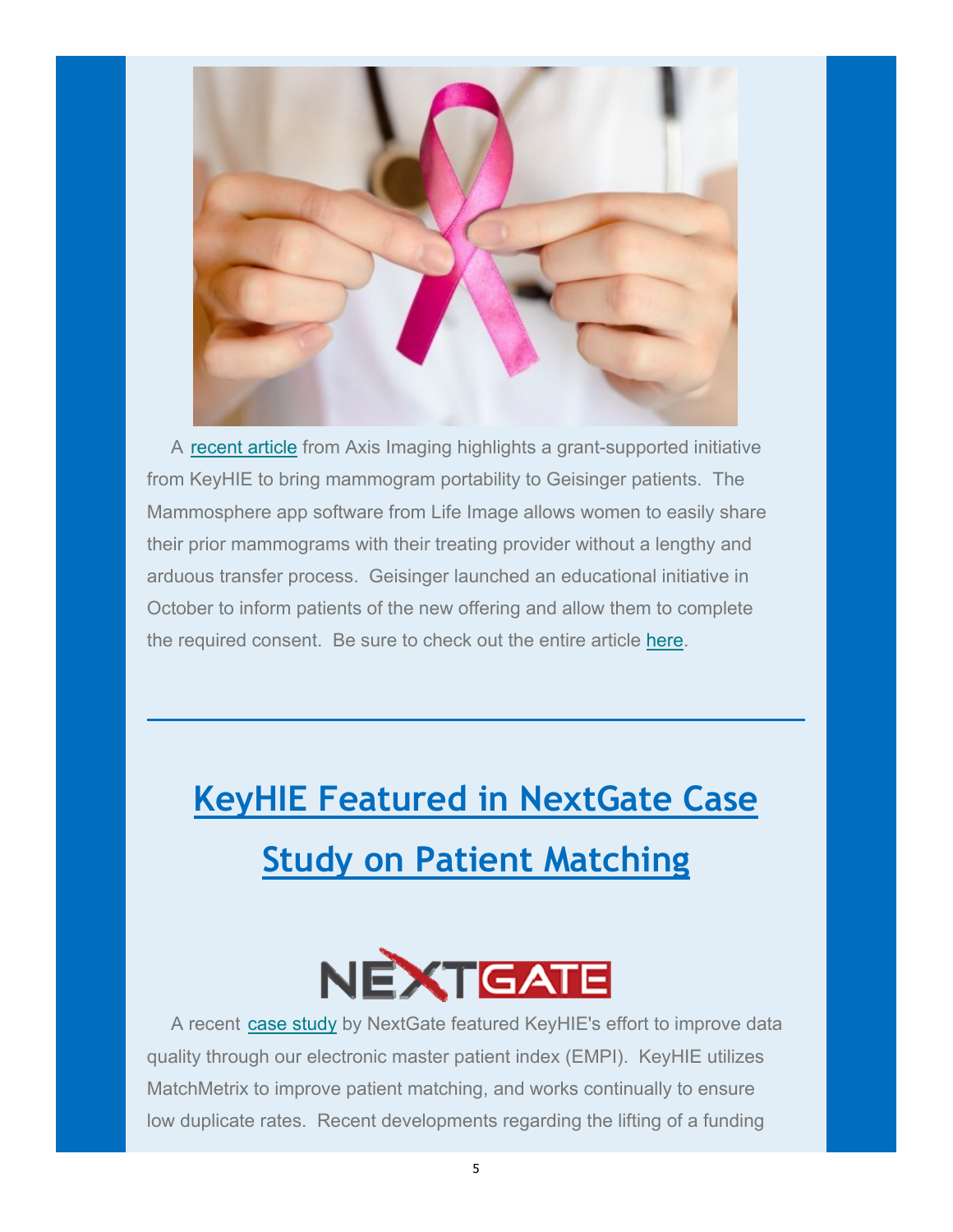ban for a National Patient Identifier (NPI) will continue to shape the landscape of patient matching in the upcoming years. Feel free to check out the case study in more detail here.

#### **2020 KeyHIE User Group Meeting**



#### **Save the Date!!!**

Work is underway for our 2020 User Group Conference, which will take place on **April 22, 2020** at The Pine Barn Inn in Danville, PA. The 2020 Conference will feature the following:

- KeyHIE Showcase Gallery with live demos
- Engaging speakers
- Patient success stories
- TEFCA Information